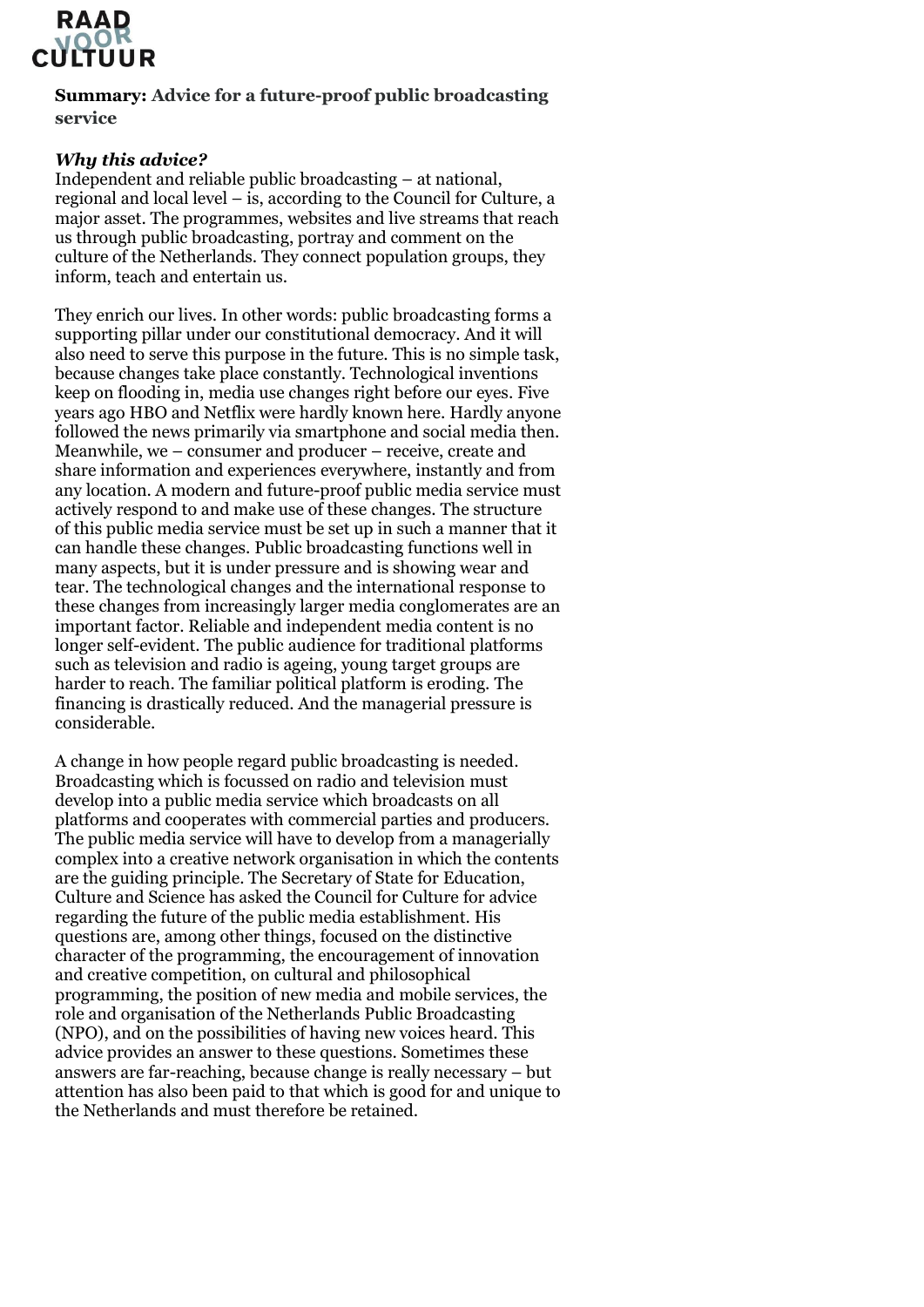## *How did this advice come into being?*

The Council has asked a committee under the leadership of Inge Brakman to prepare the advice. The committee in addition comprised Pieter Broertjes, Petra ter Doest, Wim van de Donk, Pauline Krikke, Hans Laroes, Inge Ligthart, Paul Rutten, Peter Schrurs, Wim Vanseveren and Mathieu Weggeman. The committee was supported by Jaap Visser, Marleen Elshof and Martine Verweij.

In order to involve as much expertise as possible during the preparation of the advice, the Council formed four focus groups: Innovation, Organisation, Programming and Cooperation between broadcasting and press in the region. These groups worked under the chairmanship of, respectively, Erik van Heeswijk, Yvonne Zonderop, Gerard Dielessen and Allard Berends. These focus groups consisted of, among others, producers, journalists, and scientists. Their names can be found in the appendix to this advice.

The reports of the focus groups are published digitally on *www.cultuur.nl*. Additionally, the committee spoke with many experts and those involved in the field. An overview of these discussion partners is also included in the appendix.

The Council has asked Saskia Welschen to research the authorisation and task assignment of the public media service. Her findings are included in the appendix to this advice. In addition, the Council had Frank Huysmans conduct research into media use and media developments. His report 'Media, information and communication: trends and policy' is appended as a digital appendix to this advice. The committee has gratefully made use of both pieces of research.

The committee carried out its work in the period from September 2013 until February 2014. The efforts of the committee's members were intensive and conscientious; their brainpower and imagination were inspiring. The Council appreciates the work that they have achieved. It agrees with the findings of the committee and takes its advice on board.

### *What are the most important recommendations?*

*The advice from the committee results in the following recommendations:*

1. Public broadcasting (public media service) must distinguish itself more clearly than presently by means of media content which is of public importance.

This public added value is presently measured according to established criteria such as independence, pluralism, reliability and cultural diversity. It is proposed to add innovative character, cooperation with third parties and participation by the public to these criteria. The public media assignment must be adjusted accordingly.

2. Public broadcasting is broad and for everyone, but does make clear choices regarding contents.

The priorities must be more clearly defined and better safeguarded. The priorities which are now the main focus in the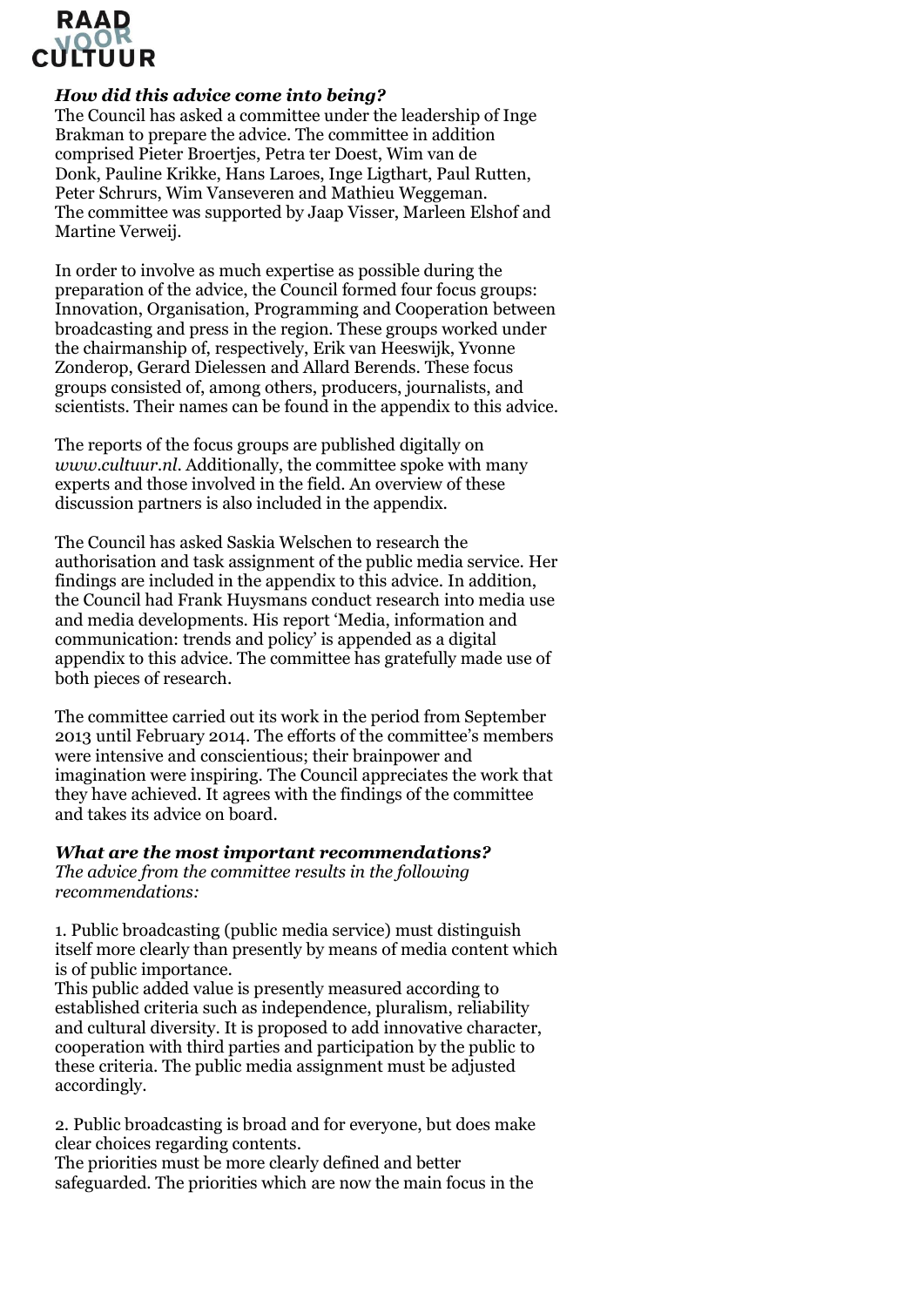# RAAD

public broadcasting's programming (journalism, Dutch language drama & documentaries, children's programmes, knowledge & culture and events) form a good starting point. But they could change in the time to come. Not only the market share, but especially the reach is important.

There will be editors in chief who will bear ultimately responsibility for the contents of the complete offer. The basis is formed by a 'contract with society' in which public broadcasting describes what it will do and produce. The contract will be drawn up on the basis of broad consultation with the public, experts and producers.

3. The media establishment will also be opened up to parties other than the broadcasting associations.

Producers, media companies, and independent workers without employees with creative and innovative ideas can directly offer their programmes to the Netherlands Public Broadcasting. Because of this a renewed, open and versatile system arises with on the one hand broadcasting associations and on the other hand free media producers. This way new ideas and trends can obtain fast access to the public media service and the media establishment will become dynamic and modern. The advice is to open the 'strengthening budget for programmes', which is now 50% in accordance with the Media Act, also to outsiders. In practice the broadcasting associations as well as parties outside the media establishment will deliver programmes which are financed by these resources.

4. Public broadcasting programmes for all platforms; in addition to television and radio, also for new media and mobile platforms. It is the contents that count. Not the platform, not the broadcaster – but programmes, productions, information. Distribution of content through public networks, now and in the future, no longer appears to guarantee that this will also be found when searched for. That is the reason why the public media can only effectively exercise its function if it knows how to reach the public and target groups on all platforms.

### 5. Public broadcasting has a guiding function.

Cable companies, telecommunication companies such as Google and YouTube are increasingly determining what the screen (on TV, PC, tablet, mobile, etc.) looks like and what one gets to see and hear. To keep public media content available and findable also in the future, it is of importance that the media user can properly find their way through the overwhelming quantity of information which is (inter)nationally available. Public broadcasting must therefore also be a 'guide'. For example, a portal (a kind of 'Catchup +++'), however the technological developments arrive so quickly that in a number of years this provision will perhaps have an entirely different form. It is important that this provision is accompanied by context: explanation and indication about where the content originated from, by whom it was produced and why it was produced.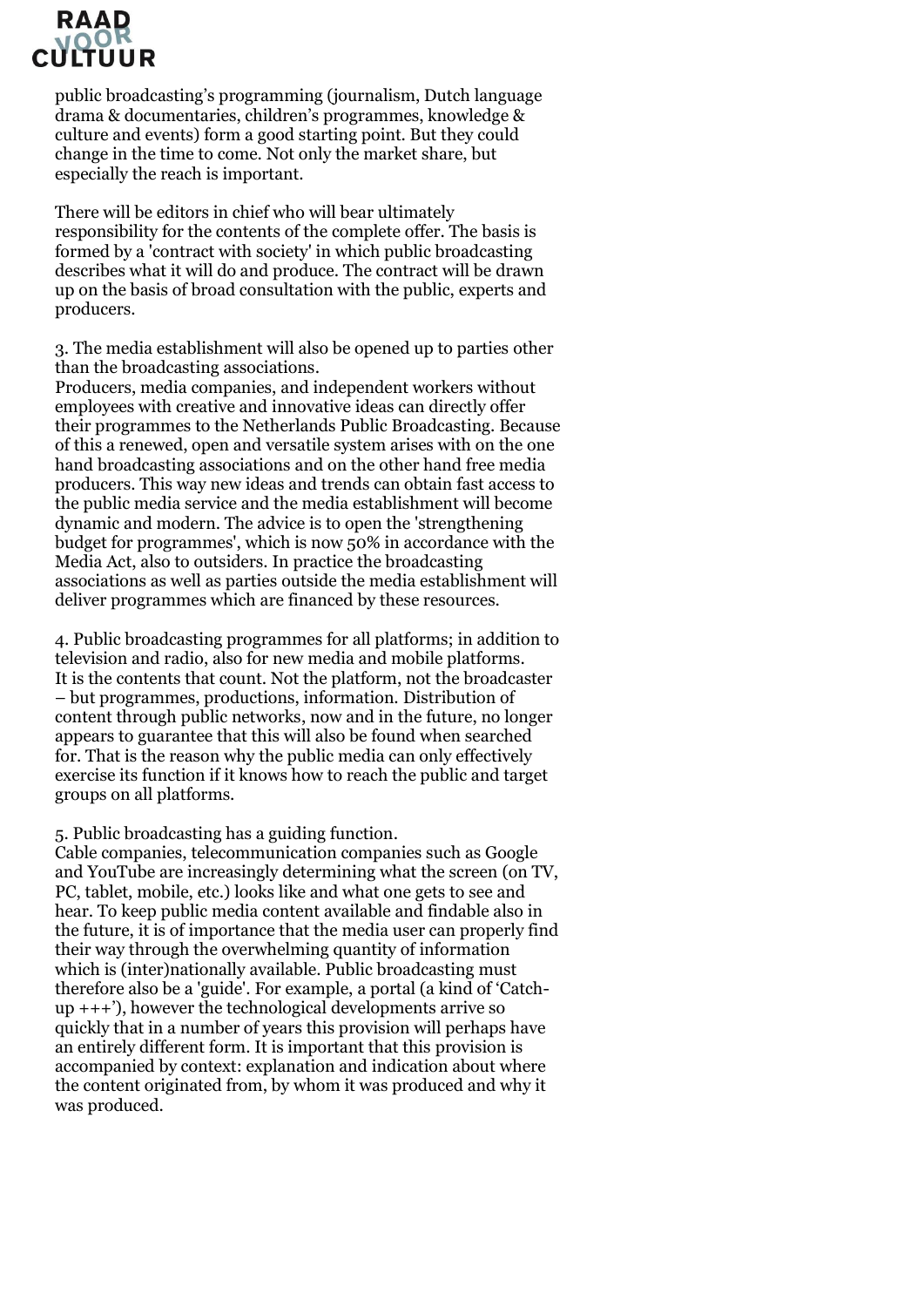

6. The Netherlands Public Broadcasting is given another updated role and organisation structure.

The Netherlands Public Broadcasting must increasingly assume the position of a network organisation, which cooperates with its public and offers access to citizens and other media organisations rather than only to the present players. To increase its recognisability, public broadcasting must change its focus from 'representation of' to 'relationship with' the public. This sets new requirements for the organisation and setup of the Netherlands

Public Broadcasting: it requires a media organisation with a creative heart, which is manoeuvrable and innovative and for which the producers are central. And which at the same time is stronger managerially and organisationally unambiguous. The Netherlands Public Broadcasting becomes a licensed broadcaster. This advice makes specific proposals for the setup of such an organisation.

7. The broadcasting organisations focus more on specific public groups and themes.

The broadcasting organisations give form to their identity by focusing on the public. Instead of representing them, they focus on the relationship with and participation by the public. Society demands new forms of connection and the associations can fill a role in this pre-eminently. The associations and the Netherlands Public Broadcasting are inspected every five years by a review committee. Connection with the public, quality and cooperation with other broadcasters and organisations are several of the aspects on which they are assessed. Connection with the public can be demonstrated in various ways, which is the reason why the membership criterion lapses as concrete requirement. Every five years new organisations have the continued possibility to join the broadcasting establishment, subject to the condition that there is a demonstrable link with public groups and added value. This way there continues to be room in the establishment for new voices and trends.

8. Cultural and philosophical programming is pre-eminently public and deserves extra safeguards and a broad public reach. The Media Fund lapses. The tasks and function of this fund can be implemented in conformity with the plans of the Netherlands Public Broadcasting subject to the condition that resources will also be deployed for youth, games and development of talent. Proposals for production of content, exactly as is the case presently with the Media Fund, will be subjected to an independent qualitative inspection.The earmarked amount for cultural media productions must be increased by the budget of the Co-production Fund National Broadcasting. Because from January 1st, 2016, the '2.42 –broadcasters' will cease to exist, the ideologies of world religions in public broadcasting must in the future be safeguarded in another manner.

The cooperation between EO and IKON, KRO/NCRV and RKK, VPRO and possibly Human take care of a part of those ideologies. The programming about other world religions and/or philosophical schools such as Islam, Hinduism, Buddhism and Judaism forms part of the task assignment of the NTR.